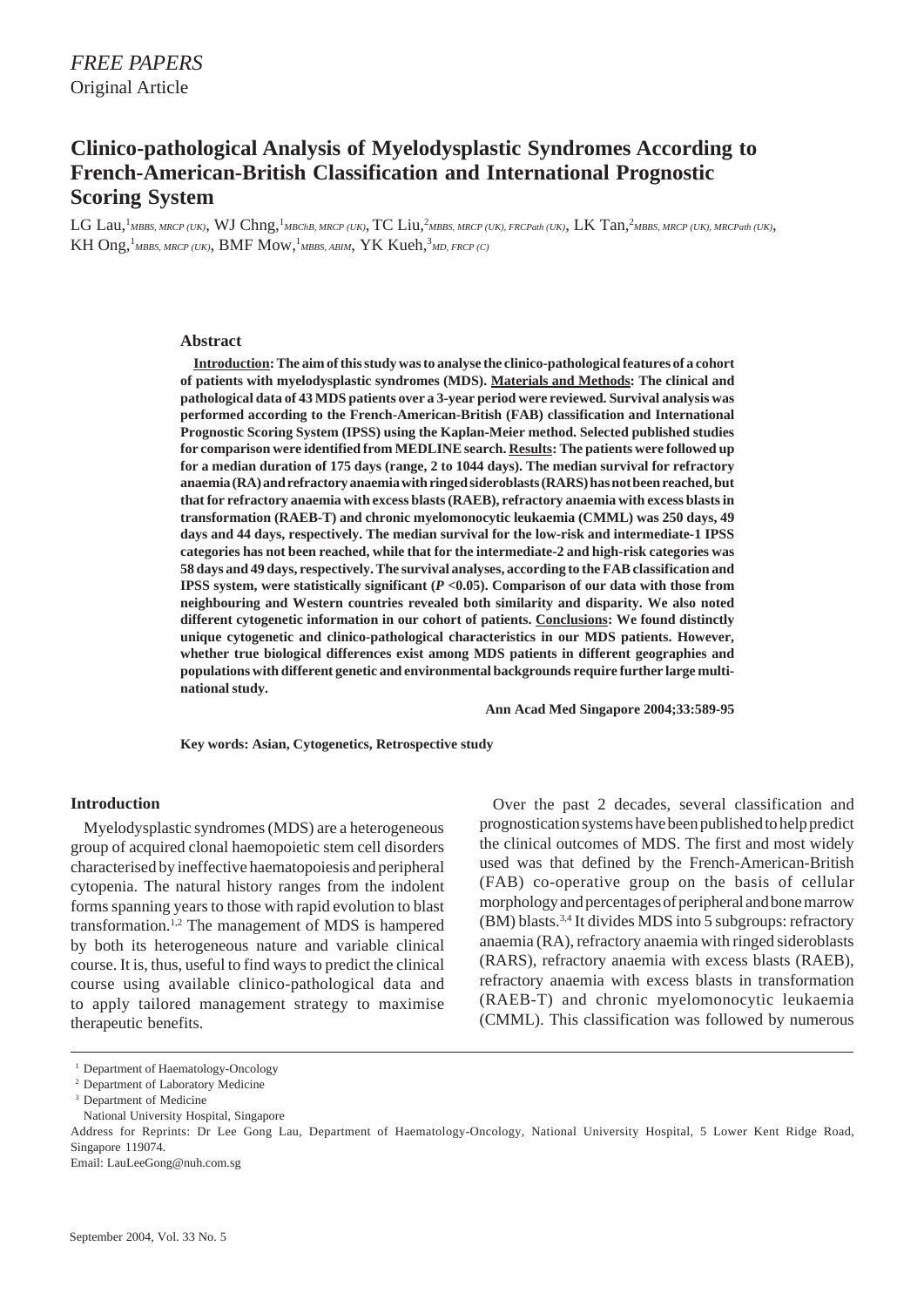scoring systems which used diverse clinico-laboratory parameters such as age, peripheral counts, serum lactate dehydrogenase (LDH) and histopathologic features, in addition to the percentage of BM blasts.<sup>5-8</sup> With increasing recognition of the prognostic significance of cytogenetics,<sup>9,10</sup> subsequent systems included this important variable.<sup>11-13</sup> In 1997, the International MDS Risk Analysis Workshop incorporated 3 prognostic factors — number of cytopenia, percentage of BM blasts and cytogenetics — into the International Prognostic Scoring System (IPSS).<sup>14</sup> It classifies MDS into 4 distinct prognostic groups: low-risk, intermediate-1, intermediate-2 and high-risk. Recently, the World Health Organisation (WHO) classification of myeloid and lymphoid malignancies has further improved on the original FAB classification by incorporating new entities (e.g. del(5q) syndrome) and eliminating (e.g. RAEB-T) and reorganising (e.g. RAEB to RAEB I and RAEB II) some old subgroups.<sup>15</sup> The clinical significance of the WHO classification awaits further studies.<sup>16,17</sup>

Due to difficulties in diagnosis and complex classification, there is a lack of reliable epidemiological and clinicopathological data on MDS, especially in Asia. These data would be invaluable as they form the basis for clinical management planning. We report the clinico-pathological characteristics of a cohort of Singaporean patients with MDS, accrued over a 3-year period, using the FAB classification and IPSS system.

## **Materials and Methods**

The data of patients >15 years old diagnosed with suspected MDS between January 1999 and December 2001 were analysed. The peripheral blood films (Wright's stain) and BM smears (May-Grunwald-Giemsa and Perl's stains) of each patients were re-evaluated, based on the cytomorphologic and histologic methods described in the FAB classification.3 Most patients also had BM cytogenetic study done at the time of diagnosis. This was performed using short-term culture in Rosewell Park Memorial Institute (RPMI) media supplemented with fetal calf serum. Harvesting was performed according to standard protocol and chromosome banding was achieved by the trypsin-Giemsa-banding technique. A minimum of 20 metaphase spreads were analysed under oil immersion whenever possible. Karyotypes were designated according to the International System for Human Cytogenetic Nomenclature.<sup>18</sup>

All confirmed cases of MDS were classified according to the FAB system and assigned an IPSS score, based on published criteria.3,14 The following clinical data were collected on each patient: age, gender, race, baseline blood counts, BM blast percentage, BM cellularity (on trephine biopsy), karyotype, initial presentation, management and eventual outcome. Infections (due to neutropenia), bleeding (due to thrombocytopenia), BM failure and leukaemic transformation were considered as MDS-related causes of death. The status of all patients lost from follow-up was ascertained via telephone on 31 March 2002. The overall survival (OS) and progression free survival (PFS) of the entire cohort and the different FAB subtypes and IPSS categories were assessed using the Kaplan-Meier method and log-rank tests.19 These were performed using the SPSS software, version 11.0 (SPSS Inc., Chicago, Illinois, USA). A *P* value of <0.05 was considered statistically significant.

For comparison of data, selected published studies in the English language on the epidemiological pattern, clinicopathological and cytogenetic characteristics of MDS from other countries were identified from a MEDLINE search.<sup>5,6,14,17,20-24</sup> The salient features were summarised and compared with our study.

## **Results**

Fifty patients with a definite diagnosis of MDS were identified. However, 7 patients were excluded from the study as their case files could not be traced. Of the remaining 43 patients, 8 (18.6%) had drug-induced MDS and the rest de novo or primary MDS. As the mortality of patients with drug-induced MDS was comparable to that of the entire cohort (37.5% vs 44.2%), data for all 43 patients were analysed together. These are summarised in Table 1.

The 43 patients comprised 26 (60%) males and 17 (40%) females. There were 35 (81.3%) Chinese, 5 (11.6%) Malays, 2 (4.7%) Indians (4.7%) and 1 (2.3%) other race; the racial distribution reflects local demographic pattern and demonstrates a lack of racial preponderance. The mean age at presentation was 64 years (range, 15 to 89 years). Fiftyeight per cent of the patients were >60 years and only 9.3% were <40 years old, comparable to <10% reported in the British and Spanish series.<sup>5,6</sup> About half of our patients required blood product support and about one third of them did not require any specific management.

At presentation, the median white blood cell count was 5.61 x 10<sup>9</sup>/L (range, 1.12 to 38.11 x 10<sup>9</sup>/L), neutrophil count was 2.83 x  $10^9$ /L (range, 0.31 to 17.16 x  $10^9$ /L), haemoglobin was 7.7 g/dL (range, 3.2 to 13.4 g/dL), platelet count was  $101 \times 10^9$ /L (range, 14 to 547 x  $10^9$ /L), and BM blast percentage was 0% (range, 0 to 26%). BM trephine biopsy showed 8 (20%) hypocellular, 9 (22.5%) normocellular (22.5%) and 23 (57.5%) hypercellular marrows. The percentage of hypoplastic MDS in our series was comparable with the 17% observed in another series.<sup>25</sup> The majority of patients with RAEB, RAEB-T and CMML had hypercellular marrows, while all hypocellular marrows were of the RA subtype. Two (25%) of the 8 patients with hypoplastic MDS had died as compared to 44.2% for the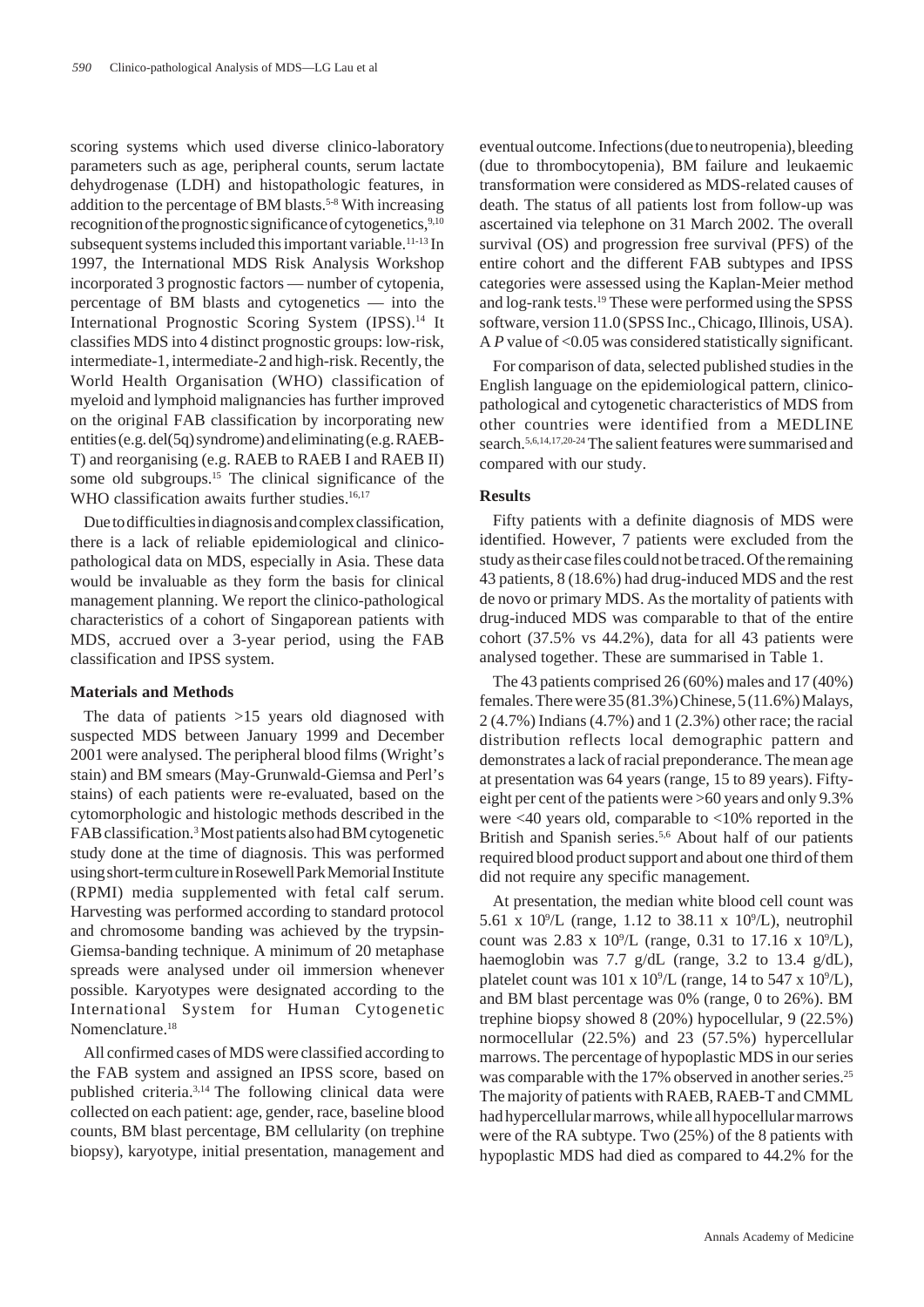whole cohort. Hence, the clinical course of MDS patients in our series with hypoplastic marrow seemed to be similar to that of normocellular and hypercellular MDS, a finding that is compatible with that reported in other series  $26$ .

Cytogenetic study was performed in 40 patients at diagnosis: 21 (52.5%) had normal karyotype, 7 (17.5%) had single chromosome abnormality or translocation, 4 had double chromosome abnormality or translocation and 8 (20%) had complex chromosome abnormality. The Kaplan-Meier analysis did not show any difference (logrank,  $P > 0.2$ ) in the overall survival among the different subgroups of cytogenetic abnormalities (data not shown). In terms of individual chromosome abnormality, complete or partial loss of chromosome 5 occurred in 6 (15%) patients: 3 with 5q- and 3 with monosomy 5. Interestingly, however, all the chromosome 5 anomalies in our series occurred as complex chromosome abnormality, rather than singly as reported in other series.<sup>14,27,28</sup> Other chromosome abnormalities included trisomy 8 and monosomy Y, which occurred in 4 (10%) patients each. Complete or partial loss of chromosome 7, one of the most common chromosome abnormalities in many other series,13,14,27-29 occurred only in 3 (7.5%) patients in our series. On the other hand, del(4q), complete or partial loss of chromosome 18, monosomy 17 and monosomy 13, which were rarely reported in MDS,<sup>27-</sup> <sup>29</sup> also occurred in 3 (7.5%) patients each. There was no correlation between any specific chromosome abnormality and a particular FAB subtype. Table 1 summarises the frequency and percentage of common individual chromosomal abnormality in our cohort. The 40 patients with available cytogenetic data were each accorded with an IPSS score, as shown in Table 2.

The patients were followed up for a median duration of 175 days (range, 2 to 1044 days). There were 19 (44.2%) deaths, 4 (9.3%) transformations and 20 (46.5%) survivors. Of the 19 deaths, 13 (68.4%) were related to the underlying MDS. As expected, patients with more advanced MDS (RAEB and RAEB-T) and those with higher IPSS scores (intermediate-2 and higher) had higher mortality rates (Table 2).

The median OS (and PFS) of our MDS patients has not been reached (Fig. 1). The median OS for patients with RA and RARS was also not reached, but those for patients with RAEB, RAEB-T and CMML were only 250 days, 49 days and 49 days, respectively (Fig. 2). The median OS for patients in the IPSS low-risk and intermediate-1 categories was not reached, while those for the intermediate-2 and high-risk categories were only 58 days and 49 days, respectively (Fig. 3). The median OS according to FAB subtypes and IPSS categories were significantly different  $(P \le 0.0001$  and  $P = 0.003$ , respectively). The Kaplan-Meier analyses for PFS were similar to those for OS (data

Table 1. Demographics and Clinical and Cytogenetic Data of the MDS Patients

| Variable                                            | No. of patients (%) |        |  |  |
|-----------------------------------------------------|---------------------|--------|--|--|
| FAB subtype $(n = 43)$                              |                     |        |  |  |
| RA                                                  | 25                  | (58.1) |  |  |
| <b>RARS</b>                                         | 6                   | (14)   |  |  |
| <b>RAEB</b>                                         | 7                   | (16.3) |  |  |
| RAEB-T                                              | 3                   | (7)    |  |  |
| <b>CMML</b>                                         | $\overline{c}$      | (4.7)  |  |  |
| Age group $(n = 43)$ (y)                            |                     |        |  |  |
| $11 - 40$                                           | 4                   | (9.3)  |  |  |
| $41 - 70$                                           | 21                  | (48.8) |  |  |
| >70                                                 | 18                  | (41.9) |  |  |
| Clinical presentation $(n = 43)^{*}$                |                     |        |  |  |
| Symptomatic anaemia                                 | 26                  | (60.5) |  |  |
| Bleeding manifestation                              | 6                   | (14)   |  |  |
| Infection                                           | 11                  | (25.6) |  |  |
| Incidental finding                                  | 12                  | (27.9) |  |  |
| Individual chromosome abnormality $(n = 40)$        |                     |        |  |  |
| $-5$ or del $(5q)$                                  | 6                   | (15)   |  |  |
| $+8$                                                | 4                   | (10)   |  |  |
| $-Y$                                                | 4                   | (10)   |  |  |
| $-7$ or del $(7q)$                                  | 3                   | (7.5)  |  |  |
| $-18$ or del $(18q)$                                | 3                   | (7.5)  |  |  |
| $-13$                                               | 3                   | (7.5)  |  |  |
| $-17$                                               | 3                   | (7.5)  |  |  |
| Del(4q)                                             | 3                   | (7.5)  |  |  |
| $-16$                                               | $\overline{2}$      | (5)    |  |  |
| Translocations [one each of $t(1;19)$ , $t(3;21)$ , |                     |        |  |  |
| $t(7;11)$ , $t(8;20)$ and $t(9;22)$ ]               | 5                   | (12.5) |  |  |
| IPSS $(n = 40)$                                     |                     |        |  |  |
| Low                                                 | 10                  | (25)   |  |  |
| Intermediate-1                                      | 17                  | (42.5) |  |  |
| Intermediate-2                                      | 10                  | (25)   |  |  |
| High                                                | 3                   | (7.5)  |  |  |
| Management $(n = 43)^{+}$                           |                     |        |  |  |
| No specific management                              | 14                  | (32.6) |  |  |
| <b>Blood</b> support                                | 19                  | (44.2) |  |  |
| Haematinics                                         | 8                   | (18.6) |  |  |
| Erythropoietin                                      | 12                  | (27.9) |  |  |
| Steroid                                             | 3                   | (7)    |  |  |
| AML-type chemotherapy                               | 2                   | (4.7)  |  |  |
| Thalidomide                                         | $\overline{c}$      | (4.7)  |  |  |

\* Some patients had >1 symptom

† Some patients received >1 treatment

AML: acute myeloid leukaemia; CMML: chronic myelomonocytic leukaemia; FAB: French-American-British; IPSS: International Prognostic Scoring System; MDS: myelodysplastic syndromes; RA: refractory anaemia; RARS: refractory anaemia with ringed sideroblasts; RAEB: refractory anaemia with excess blasts; RAEB-T: refractory anaemia with excess blasts in transformation

not shown). Hence, the FAB classification and IPSS system have prognostic importance in our series of patients. Both systems will be helpful in developing risk-adapted therapeutic strategies in future patients with MDS.

Tables 3 and 4 compare our data with those from selected Asian and Western countries. This showed similar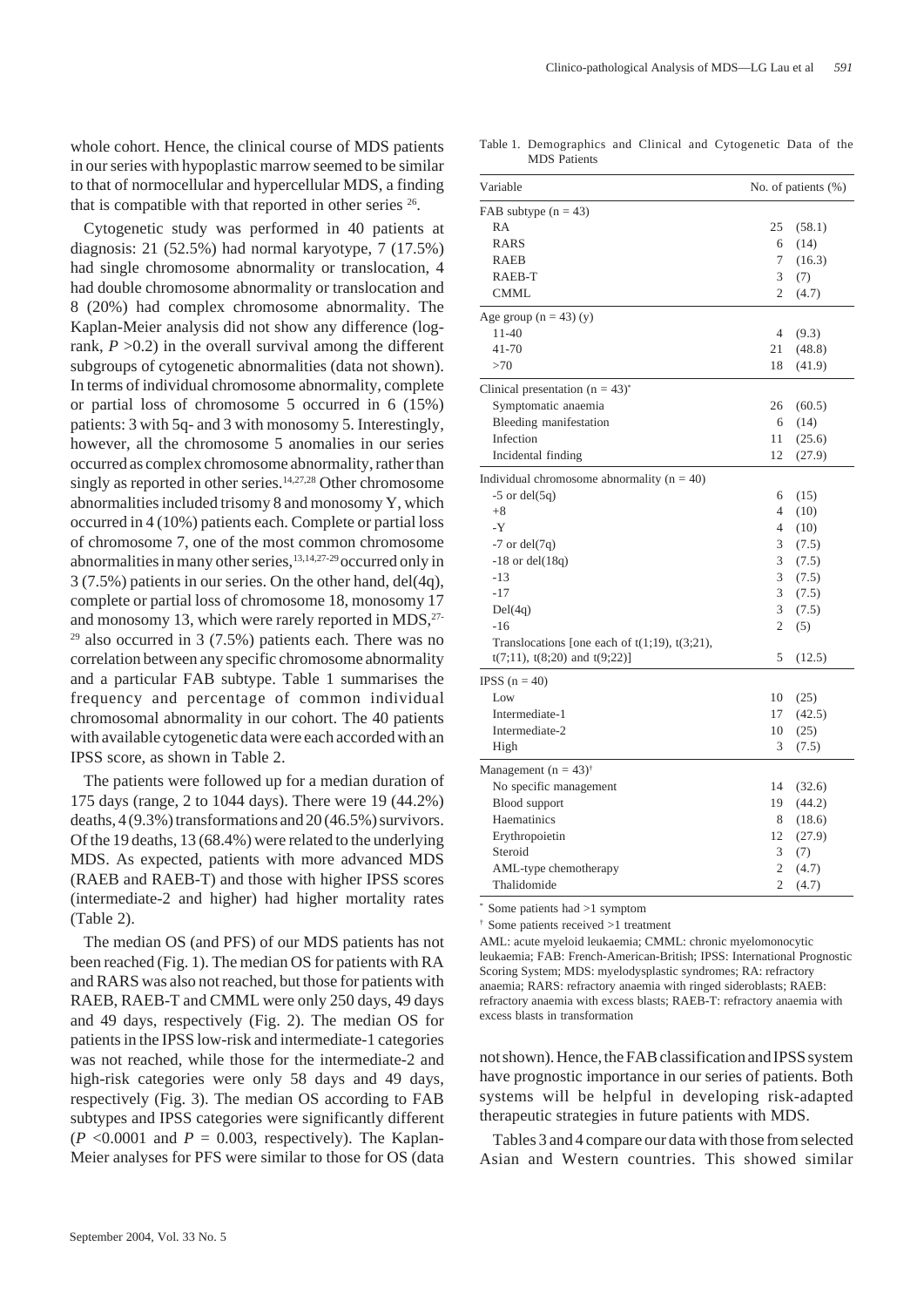Table 2. Mortality in MDS Patients According to FAB Subtypes and IPSS Scores

| Variable                 | No. of patients | No. of deaths $(\%)$ |  |  |  |  |  |  |  |  |
|--------------------------|-----------------|----------------------|--|--|--|--|--|--|--|--|
| FAB subtype $(n = 43)$   |                 |                      |  |  |  |  |  |  |  |  |
| <b>RA</b>                | 25              | 8<br>(32)            |  |  |  |  |  |  |  |  |
| <b>RARS</b>              | 6               | 2(33.3)              |  |  |  |  |  |  |  |  |
| <b>RAEB</b>              | 7               | (71.4)<br>5          |  |  |  |  |  |  |  |  |
| RAEB-T                   | 3               | 3<br>(100)           |  |  |  |  |  |  |  |  |
| CMML                     | 2               | (50)<br>1            |  |  |  |  |  |  |  |  |
| IPSS category $(n = 40)$ |                 |                      |  |  |  |  |  |  |  |  |
| Low                      | 10              | 3<br>(30)            |  |  |  |  |  |  |  |  |
| Intermediate-1           | 17              | (41.2)               |  |  |  |  |  |  |  |  |
| Intermediate-2           | 10              | (50)<br>5            |  |  |  |  |  |  |  |  |
| High                     | 3               | 3<br>(100)           |  |  |  |  |  |  |  |  |

CMML: chronic myelomonocytic leukaemia; FAB: French-American-British; IPSS: International Prognostic Scoring System; MDS: myelodysplastic syndromes; RA: refractory anaemia; RARS: refractory anaemia with ringed sideroblasts; RAEB: refractory anaemia with excess blasts; RAEB-T: refractory anaemia with excess blasts in transformation

distribution of MDS in the different published series analysed according to the FAB classification and IPSS system. It also showed that while our lower-risk MDS (either by FAB subtypes or IPSS scores) patients had similar OS compared to other series, higher-risk MDS patients fared much poorer. This was most likely due to the small number of patients in our series and short follow-up (175 days). The short follow-up may also have contributed to the low transformation rate of 9% in our cohort.

## **Discussion**

Histomorphologic complexity, variable classification schemes and evolving treatment strategies all contribute to the difficulty in interpretation and application of published data on MDS. More importantly, data from one country should not be extrapolated and generalised to local MDS patients. This is true when Western data are incorporated into the management of MDS patients in Asian populations. It would be most appropriate to identify the unique features that influence the clinical outcomes of local patients. These can then be taken into consideration in management planning in conjunction with other well-established prognostication systems.

We analysed the clinico-pathological features of MDS patients in our institution using the FAB classification and IPSS system3,14 against those of selected published series.<sup>5,6,14,17,20-24</sup> We found similar distribution of MDS subgroups as these published series using both the systems. The median age of our patients straddle that from the Western and the Asian series,  $5,6,17,20-22$  and was very similar to the Argentine series. $24$  Like the Western data, the proportion of patients <40 years in our series was <10%. This was in contrast to the other Asian series, which reported proportions ranging from 17% in the Japanese series to 50% in the Turkish series.<sup>20,30</sup> It is also interesting to note that the mean age of MDS patients from Turkey and Central Africa was only 44 and 58 years respectively.<sup>30,31</sup> Thus, in terms of age at presentation, our data were closer to those of the Western countries.

| Table 3. Comparison of MDS Features According to FAB Classification in Different Series |  |  |  |  |
|-----------------------------------------------------------------------------------------|--|--|--|--|
|-----------------------------------------------------------------------------------------|--|--|--|--|

| Variable                           | Country             |                      |                        |                 |                    |                       |                         |                 |  |
|------------------------------------|---------------------|----------------------|------------------------|-----------------|--------------------|-----------------------|-------------------------|-----------------|--|
|                                    | Japan <sup>20</sup> | Taiwan <sup>21</sup> | Thailand <sup>22</sup> | UK <sup>5</sup> | Spain <sup>6</sup> | Austria <sup>17</sup> | Argentina <sup>24</sup> | Singapore<br>43 |  |
| No. of patients                    | 838                 | 68                   | 117                    | 141             | 370                | 431                   | 234                     |                 |  |
| Median age (y)                     | 60                  | 59                   | 56                     | 73              | 68                 | 73                    | 64                      | 65              |  |
| $\langle 40 \rangle$ years $(\% )$ | 17                  | <b>NA</b>            | 32                     | 7.8             | 4.0                | NA                    | <b>NA</b>               | 9.2             |  |
| Male:Female ratio                  | 1.7:1               | 1.9:1                | 1:1                    | 1.05:1          | 1.3:1              | 1:1                   | 1.2:1                   | 1.5:1           |  |
| FAB distribution (%)               |                     |                      |                        |                 |                    |                       |                         |                 |  |
| RA                                 | 40                  | 16                   | *                      | 37.6            | 23                 | 33                    | 46                      | 58.1            |  |
| <b>RARS</b>                        | 10                  | 10                   | $\frac{1}{2}$          | 14.9            | 16                 | 11                    | 9                       | 14.0            |  |
| <b>RAEB</b>                        | 33.9                | 32                   | 23.1                   | 17.7            | 32                 | 21                    | 23                      | 16.3            |  |
| RAEB-T                             | 10                  | 27                   | 12.8                   | 7.8             | 10                 | 12                    | 11                      | 7.0             |  |
| <b>CMML</b>                        | 6.1                 | 16                   | 9.4                    | 22              | 24                 | 23                    |                         | 4.6             |  |
| Median survival (mo)               |                     |                      |                        |                 |                    |                       |                         |                 |  |
| RA                                 | 65                  | 38                   | ÷                      | 32              | 24                 | 66                    | 108                     | <b>NR</b>       |  |
| <b>RARS</b>                        | 58                  | <b>NR</b>            | ÷                      | 76              | 34                 | 73                    | <b>NR</b>               | <b>NR</b>       |  |
| <b>RAEB</b>                        | 16                  | 30                   | 19.9                   | 10.5            | 10                 | 15                    | 37                      | 8.3             |  |
| RAEB-T                             | 10                  | 9                    | 8.7                    | 5               | 6                  | 9                     | 10                      | 1.6             |  |
| <b>CMML</b>                        | 20                  | 16                   | 10.7                   | 22              | 24                 | 24                    | 16                      | 1.5             |  |
| Transformation rate (%)            | NA                  | 29                   | 25                     | 17              | 16                 | 36                    | 23                      | 9               |  |

\*%RA/RARS, 54.7; †median survival for RA/RARS, 58.4 months

CMML: chronic myelomonocytic leukaemia; FAB: French-American-British; MDS: myelodysplastic syndromes; NA: not available;

NR: not reached; RA: refractory anaemia; RARS: refractory anaemia with ringed sideroblasts; RAEB: refractory anaemia with excess blasts; RAEB-T: refractory anaemia with excess blasts in transformation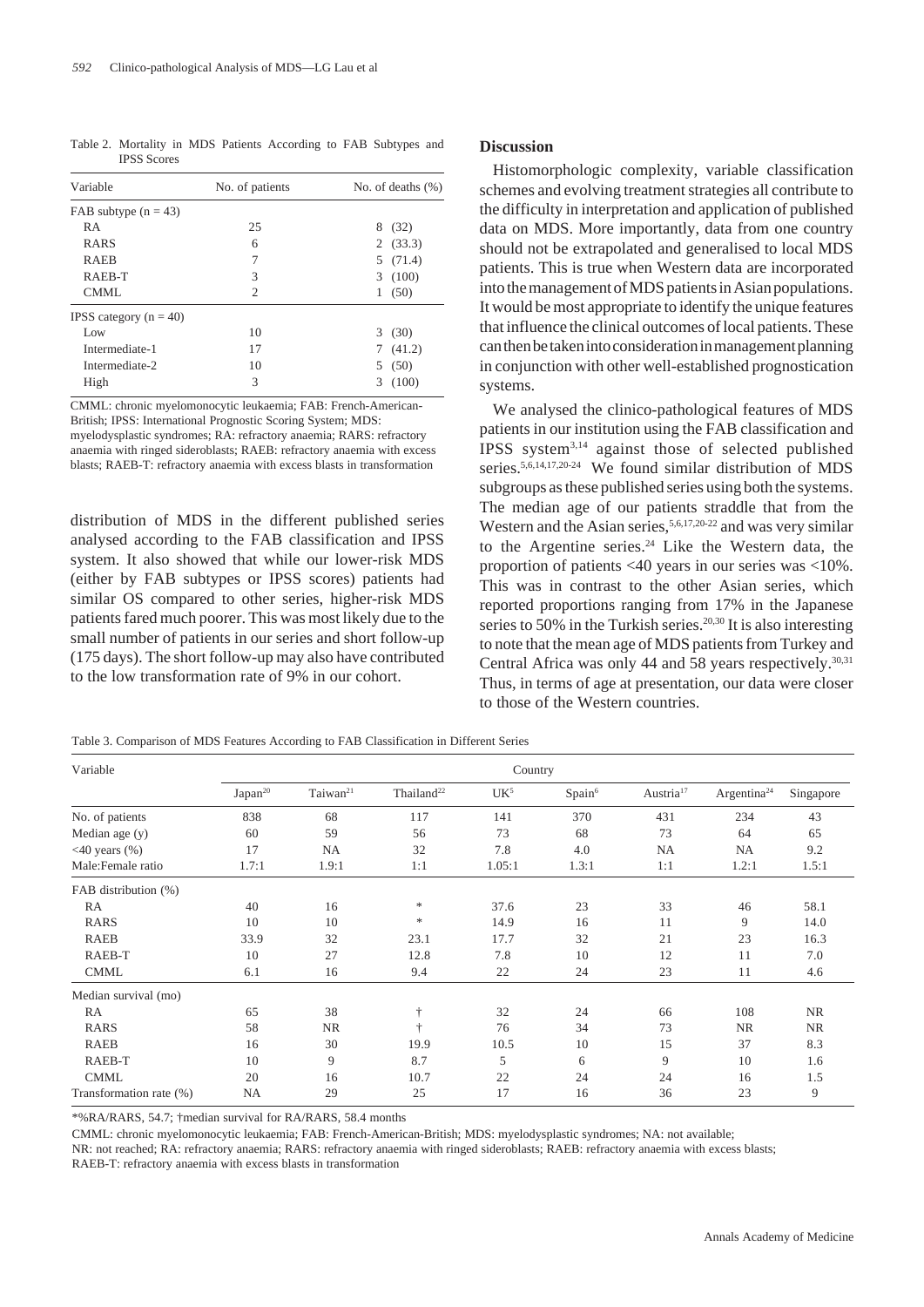| <b>IPSS</b> score<br>Low |                           | International Workshop <sup>14</sup> ( $n = 816$ ) |                          | Argentina <sup>24</sup> (n = 234) |              |                        | MD Anderson <sup>23</sup> ( $n = 219$ ) |              |                        | Singapore ( $n = 43$ ) |               |                        |
|--------------------------|---------------------------|----------------------------------------------------|--------------------------|-----------------------------------|--------------|------------------------|-----------------------------------------|--------------|------------------------|------------------------|---------------|------------------------|
|                          | No. of<br>patients $(\%)$ |                                                    | Median<br>survival $(v)$ | No. of<br>patients $(\% )$        |              | Median<br>survival (y) | No. of<br>patients $(\%)$               |              | Median<br>survival (y) | No. of<br>patients (%) |               | Median<br>survival (y) |
|                          | 267                       | (33)                                               | 5.7                      | 60                                | (30)         | <b>NR</b>              | 29                                      | (13)         | 2.1                    | 10                     | (25)          | NR.                    |
| Intermediate-1           | 314                       | (38)                                               | 3.5                      | 76                                | (38)         | 3.5                    | 89                                      | (41)         | 1.2                    |                        | (42.5)        | NR.                    |
| Intermediate-2<br>High   | .76<br>59                 | (22)<br>(7)                                        | 1.2<br>0.4               | 32<br>30                          | (16)<br>(15) | 2.75<br>1.17           | 66<br>35                                | (30)<br>(16) | 0.7<br>0.4             | 10<br>3.               | (25)<br>(7.5) | 0.16<br>0.13           |

Table 4. Comparison of the Median Overall Survivals According to IPSS Scores with Other Series

IPSS: International Prognostic Scoring System; NR: not reached



MDS: myelodysplastic syndromes

Fig. 1. Kaplan-Meier overall survival curve of the MDS patients.



IPSS: International Prognostic Scoring System

Fig. 3. Kaplan-Meier overall survival curves for the different IPSS categories.

In this report, we included 8 patients with possibly druginduced MDS. We found that the presentations in terms of clinico-laboratory parameters, distribution of FAB subtypes and IPSS scores, clinical courses and mortality rates were comparable to de novo MDS. Others have reported distinctly



FAB: French-American-British; RA: refractory anaemia; RARS: refractory anaemia with ringed sideroblasts; RAEB: refractory anaemia with excess blasts; RAEB-T: refractory anaemia with excess blasts in transformation

Fig. 2. Kaplan-Meier overall survival curves for the different FAB subtypes.

poorer prognosis for patients with therapy-induced MDS, as they are more likely to have karyotypic abnormalities that are associated with a poor prognosis.<sup>32</sup> The disparity may be due to our smaller sample size and shorter followup.

Our study failed to show any significant differences in the overall survivals among the different subgroups of cytogenetic abnormalities while most studies reported worse prognosis among MDS patients with complex chromosome abnormality.11,14,27-29 Although our sample size is small and follow-up is short, it is still possible that the types of cytogenetic abnormality seen in our cohort may have different prognostic implications. Indeed, a few unique features in terms of the types of chromosome abnormality were noted in the present series. Complete or partial loss of chromosome 5 only occurred in the setting of complex chromosome abnormality rather than as a single recurring anomaly as reported in other series.14,27-29 It has been known that isolated chromosome 5 anomaly (as in the 5q- syndrome) is associated with long term survival, $33$  and that this anomaly occurring in the setting of complex cytogenetic abnormalities loses the favourable prognostic implication.14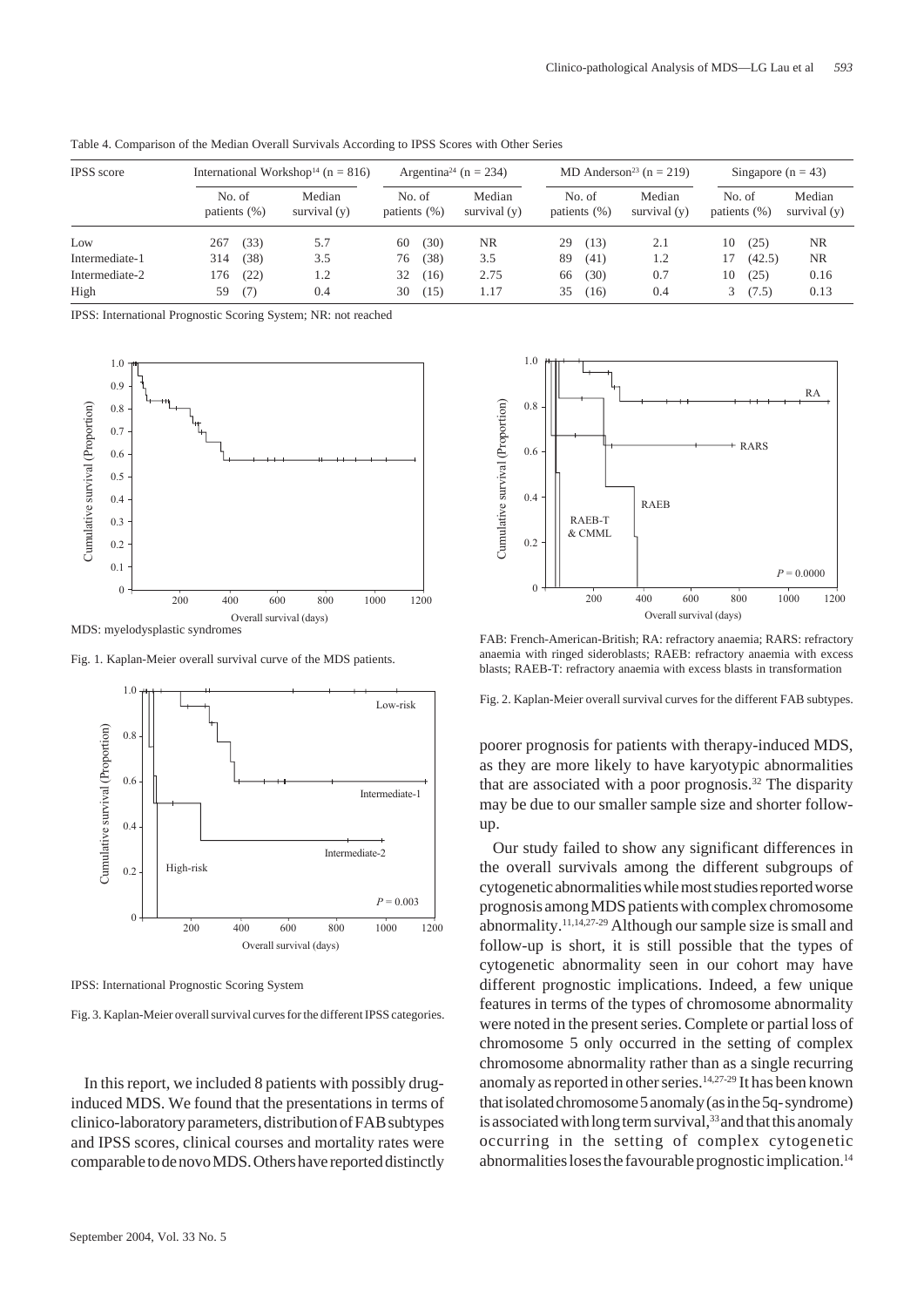Whether the presence of chromosome 5 anomaly is able to modulate or modify the clinical course of MDS with complex cytogenetic abnormalities as might have occurred in some of our patients would require further studies. Complete or partial loss of chromosome 7 commonly reported in numerous other series, $11,14,27-29$  occurred rarely in our cohort, while rare chromosome abnormalities such as del(4q), loss of chromosome 18, monosomy 17 and monosomy 13, were not uncommon in our series. All these different patterns of cytogenetic abnormalities may have influenced the clinical courses and outcomes of our patients. This can be confirmed or disproved as we accrue more patients in the coming years.

The median OS (and PFS) of our cohort and the lowerrisk MDS patients (RA/RARS and low/intermediate-1 risk) had not been reached while those for the higher-risk MDS patients (RAEB/RAEB-T/CMML and intermediate-2/high-risk) were distinctly shorter compared to published series (Tables 3 and 4). Shorter median durations of survival were also reported in the MD Anderson series.<sup>23</sup> Several reasons could have accounted for these disparate results. These included sample size (our small sample size), patient inclusion criteria (we included drug-induced MDS) and treatment modalities. Barring all these potential confounding factors, whether there still exists true biological differences (as suggested by the different cytogenetic data) in MDS as they occur in different countries and different races with different genetic make-ups and environmental influences require confirmation by further multi-centre studies. However, knowing the poorer prognosis of our higher-risk MDS patients, we should, perhaps, in future use more aggressiveand experimental therapies.34,35 The recent good results with 5-azacytidine are particularly encouraging.35

The Kaplan-Meier analyses of the median OS and PFS according to the FAB subtypes and IPSS categories were significantly different. Hence, both these systems are able to distinguish prognostically different subgroups of MDS patients in our cohort. This is in broad agreement with that observed in other published series.14,17,22-24 By assigning patients to different risk-groups, both systems are helpful in developing risk-adapted therapeutic strategies in future patients with MDS.

In conclusion, we detected both similarity as well as disparity when we compared clinico-pathological data of our MDS patients with those from selected Asian and Western countries. Part of the discrepancy may be due to the smaller sample size, shorter follow-up and different selection/inclusion criteria. Nonetheless, distinctly different cytogenetic information was observed in our series. Therefore, true biological differences may exist among MDS in different populations. Further large multi-national study is required to confirm this observation.

#### **REFERENCES**

- 1. Hellstrom-Lindberg E, Willman C, Barrett AJ, Saunthararajah Y. Achievements in understanding and treatment of myelodysplastic syndromes. Hematology (Am Soc Hematol Educ Program) 2000:110-32.
- 2. Heaney ML, Golde DW. Myelodysplasia. N Engl J Med 1999;340: 1649-60.
- 3. Bennett JM, Catovsky D, Daniel MT, Flandrin G, Galton DA, Gralnick HR, et al. Proposals for the classification of the myelodysplastic syndromes. Br J Haematol 1982;51:189-99.
- 4. Varela BL, Chuang C, Woll JE, Bennett JM. Modifications in the classification of primary myelodysplastic syndromes: the addition of a scoring system. Hematol Oncol 1985;3:55-63.
- 5. Mufti GJ, Stevens JR, Oscier DG, Hamblin TJ, Machin D. Myelodysplastic syndromes: a scoring system with prognostic significance. Br J Haematol 1985;59:425-33.
- 6. Sanz GF, Sanz MA, Vallespi T, Canizo MC, Torrabadella M, Garcia S, et al. Two regression models and a scoring system for predicting survival and planning treatment in myelodysplastic syndromes: a multivariate analysis of prognostic factors in 370 patients. Blood 1989;74:395-408.
- 7. Goasguen JE, Garand R, Bizet M, Bremond JL, Gardais J, Callat MP, et al. Prognostic factors of myelodysplastic syndromes: a simplified 3-D scoring system. Leukemia Res 1990;14:255-62.
- 8. Aul C, Gattermann N, Heyll A, Germing U, Derigs G, Schneider W. Primary myelodysplastic syndromes: analysis of prognostic factors in 235 patients and proposals for an improved scoring system. Leukemia 1992;6:52-9.
- 9. Jacobs RH, Cornbleet MA, Vardiman JW, Larson RA, Le Beau MM, Rowley JD. Prognostic implications of morphology and karyotype in primary myelodysplastic syndromes. Blood 1986;67:1765-72.
- 10. Suciu S, Kuse R, Weh HJ, Hossfeld DK. Results of chromosome studies and their relation to morphology, course and prognosis in 120 patients with de novo myelodysplastic syndrome. Cancer Genet Cytogenet 1990;44:15-26.
- 11. Toyama K, Ohyashiki K, Yoshida Y, Abe T, Asano S, Hirai H, et al. Clinical implications of chromosomal abnormalities in 401 patients with myelodysplastic syndromes: a multicentric study in Japan. Leukemia 1993;7:499-508.
- 12. Morel P, Hebbar M, Lai JL, Duhamel A, Preudhomme C, Wattel E, et al. Cytogenetic analysis has strong independent prognostic value in de novo myelodysplastic syndromes and can be incorporated into a new scoring system: a report on 408 cases. Leukemia 1993;7:1315-23.
- 13. Parlier V, van Melle G, Beris P, Schmidt PM, Tobler A, Haller E, et al. Prediction of 18-month survival in patients with primary myelodysplastic syndrome. A regression model and a scoring system based on the combination of chromosome findings and the Bournemouth score. Cancer Genet Cytogenet 1995;81:158-65.
- 14. Greenberg P, Cox C, LeBeau MM, Fenaux P, Morel P, Sanz G, Sanz M, et al. International scoring system for evaluating prognosis in myelodysplastic syndromes. Blood 1997;89:2079-88.
- 15. Harris NL, Jaffe ES, Diebold J, Flandrin G, Muller-Hermelink HK, Vardiman J, et al. World Health Organization classification of neoplastic disease of the hematopoietic and lymphoid tissues: report of the clinical advisory committee meeting – Airlie House, Virginia, November 1997. J Clin Oncol 1999;17:3835-49.
- 16. Germing U, Gattermann N, Strupp C, Aivado M, Aul C. Validation of the WHO proposals for a new classification of primary myelodysplastic syndromes: a retrospective analysis of 1600 patients. Leuk Res 2000;24:983-92.
- 17. Nosslinger T, Reisner R, Koller E, Gruner H, Tuchler H, Nowotny H, et al. Myelodysplastic syndromes, from French-American-British to World Health Organization: comparison of classifications on 431 unselected patients from a single institution. Blood 2001;98: 2935-41.